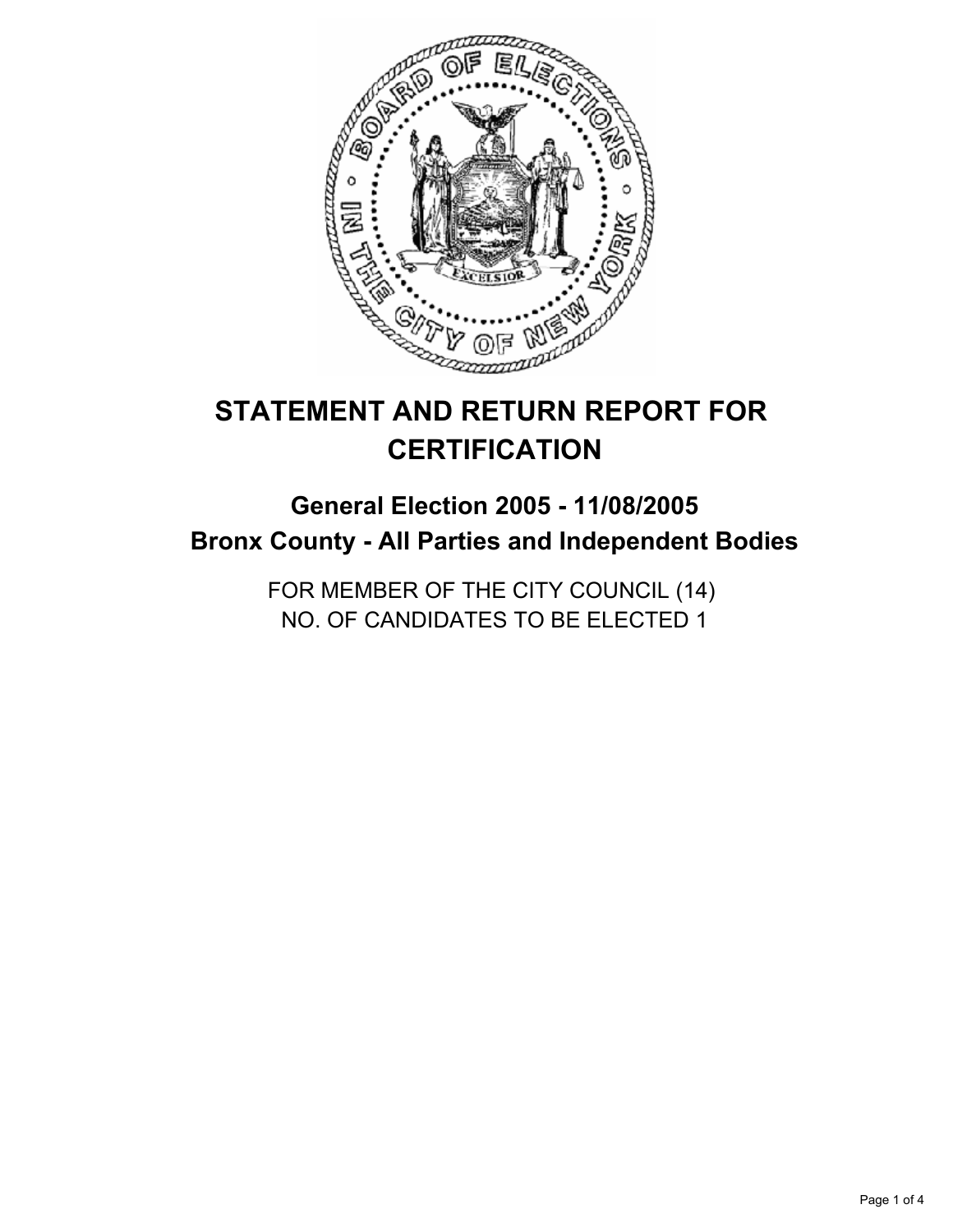

## **ASSEMBLY DISTRICT 77**

| PUBLIC COUNTER                       | 2,296 |
|--------------------------------------|-------|
| <b>EMERGENCY</b>                     | 13    |
| ABSENTEE/MILITARY                    | 35    |
| AFFIDAVIT                            | 49    |
| <b>TOTAL BALLOTS</b>                 | 2,393 |
| MARIA BAEZ (DEMOCRATIC)              | 1,565 |
| ANTONIO ROSARIO (INDEPENDENCE)       | 66    |
| AGUSTIN ALAMO ESTRADA (CONSERVATIVE) | 20    |
| <b>TOTAL VOTES</b>                   | 1,651 |
| UNRECORDED                           | 742   |

#### **ASSEMBLY DISTRICT 78**

| <b>PUBLIC COUNTER</b>                | 4,698 |  |
|--------------------------------------|-------|--|
| <b>EMERGENCY</b>                     | 0     |  |
| ABSENTEE/MILITARY                    | 151   |  |
| AFFIDAVIT                            | 87    |  |
| <b>TOTAL BALLOTS</b>                 | 4,936 |  |
| MARIA BAEZ (DEMOCRATIC)              | 3,166 |  |
| ANTONIO ROSARIO (INDEPENDENCE)       | 215   |  |
| AGUSTIN ALAMO ESTRADA (CONSERVATIVE) | 73    |  |
| <b>TOTAL VOTES</b>                   | 3,454 |  |
| <b>UNRECORDED</b>                    | 1.482 |  |

### **ASSEMBLY DISTRICT 81**

| PUBLIC COUNTER                       | 310 |
|--------------------------------------|-----|
| <b>EMERGENCY</b>                     |     |
| ABSENTEE/MILITARY                    | 5   |
| <b>AFFIDAVIT</b>                     | 6   |
| <b>TOTAL BALLOTS</b>                 | 321 |
| MARIA BAEZ (DEMOCRATIC)              | 203 |
| ANTONIO ROSARIO (INDEPENDENCE)       | 3   |
| AGUSTIN ALAMO ESTRADA (CONSERVATIVE) |     |
| <b>TOTAL VOTES</b>                   | 206 |
| <b>UNRECORDED</b>                    | 115 |

#### **ASSEMBLY DISTRICT 84**

| <b>PUBLIC COUNTER</b>                | 499 |
|--------------------------------------|-----|
| <b>EMERGENCY</b>                     |     |
| ABSENTEE/MILITARY                    | 4   |
| AFFIDAVIT                            | 9   |
| <b>TOTAL BALLOTS</b>                 | 512 |
| MARIA BAEZ (DEMOCRATIC)              | 350 |
| ANTONIO ROSARIO (INDEPENDENCE)       | 11  |
| AGUSTIN ALAMO ESTRADA (CONSERVATIVE) | 5   |
| <b>TOTAL VOTES</b>                   | 366 |
| UNRECORDED                           | 146 |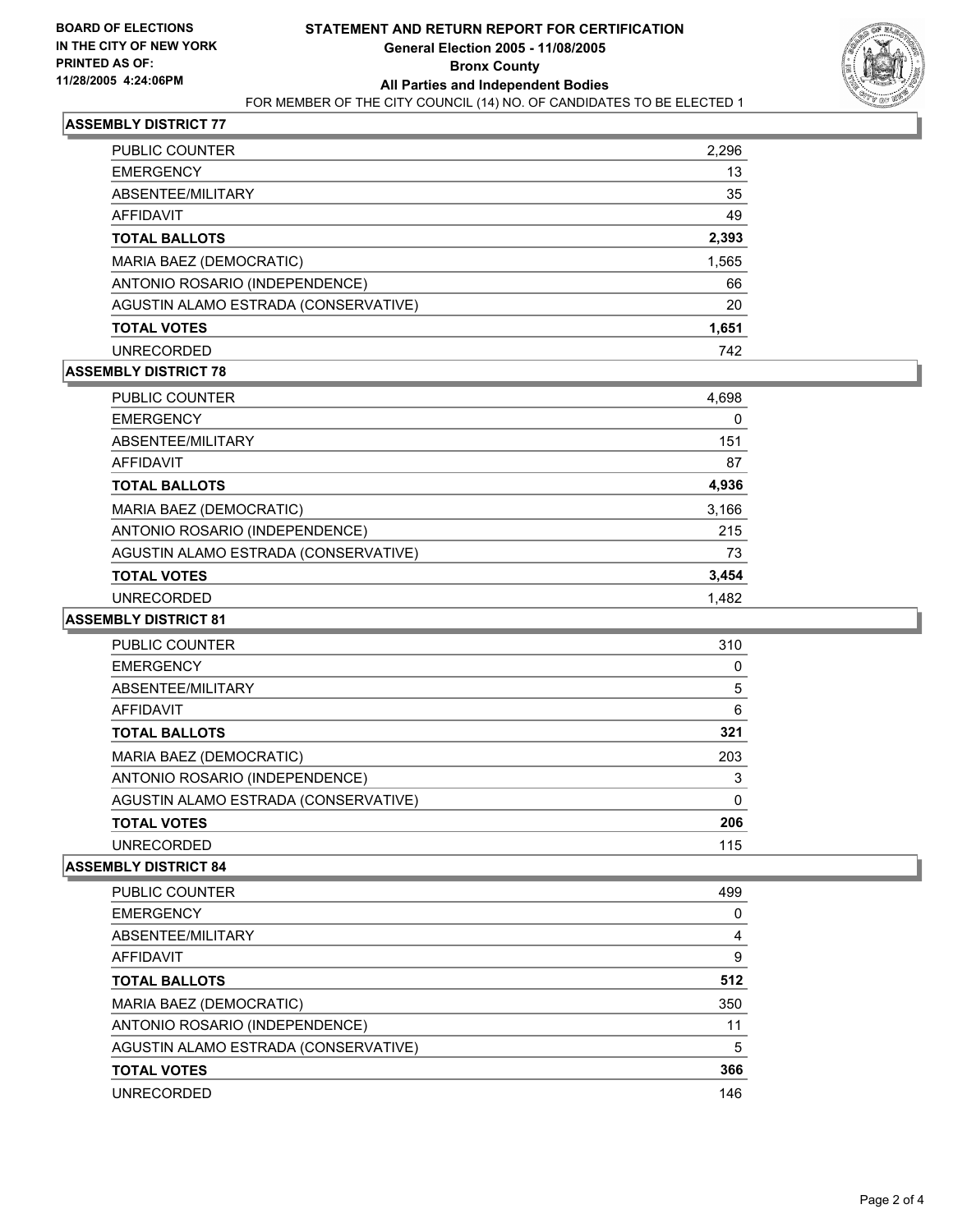

#### **ASSEMBLY DISTRICT 86**

| 9,939  |
|--------|
| 104    |
| 116    |
| 179    |
| 10,338 |
| 6,788  |
| 168    |
| 111    |
| 7,067  |
| 3.271  |
|        |